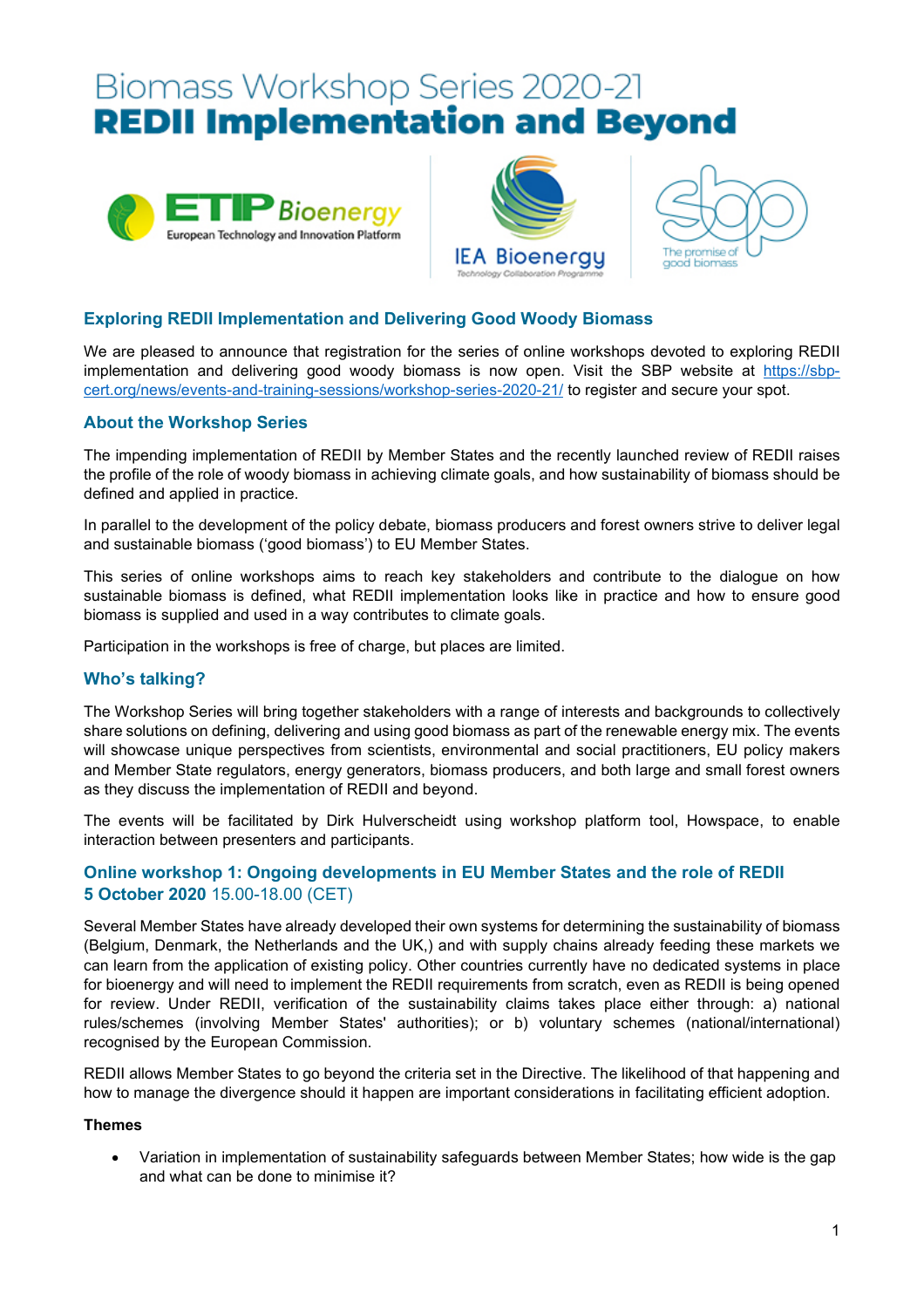• What makes good regulation for biomass; what lessons have been learnt?

Confirmed speakers include **Bodil Harder (Danish Energy Agency)** providing a view from a Member State, **Michelle Koper (Navigant)** on outcomes of the REDII BIO study, **Liliana Gamba (WWF)** providing an NGO perspective, **Lotta Heikkonen (Confederation of European Forest Owners)** on REDII and the EU Forest Strategy, and **Simon Armstrong (SBP)** on what makes good regulation. In addition, **DG Energy** has been invited to provide an update on the status of REDII guidance.

## **Online workshop 2: Biomass supply from in- and outside the EU 19 October 2020** 15.00-18.00 (CET)

The biomass supply chain, from small and large forest owners, through biomass producers to end-users, must implement REDII sustainability criteria. This workshop offers stakeholders the opportunity to explore experiences to date and covers key sourcing areas including the US, Canada and Europe.

## **Themes**

- How do forest owners, biomass producers and end-users, as exporting and importing countries, view the REDII criteria?
- Observations on Article 26, para 5 sustainability criteria for forest biomass (LULUCF)
- Perspectives from countries not ratifying the Paris Agreement

Speakers include **Mike Williams (Westervelt)**, and biomass producers from US and Europe, including **Jennifer Jenkins (Enviva)**, **Ernst Eriksen (HedeDanmark)** and **Mikhel Jugaste (Graanul Invest)**. **Richard Perbedy (Drax)** on the energy generator's experience, an **NGO** perspective**,** as well as the smallholder perspective from **Sarah Crow (American Forest Foundation)**, with views from **regulators** and **policy makers**.

## **Online workshop 3: How to ensure that using biomass maintains and protects biodiversity 9 November 2020** 15.00-18.00 (CET)

While biodiversity safeguards are an integral part of both REDII and all voluntary certification schemes, questions remain whether these criteria are sufficient and whether they can be implemented effectively.

#### **Themes**

- Keynote: strategic view on biodiversity and forests
- European Commission biodiversity strategy perspective
- What does the science tell us?
- Biodiversity and landscape level impacts
- How are standards addressing this?
- How can theoretical/scientific concepts be implemented and monitored on the ground?
- Sustainability standards
- How can sustainability safeguards be effective in improving public confidence in biomass sustainability?

## **Online workshop 4: Carbon, forests and climate impacts of woody biomass 30 November 2020** 15.00-18.00 (CET)

Although widely recognised as a form of renewable energy, the climate benefits of biomass are questioned by some who view that benefits accrue over a time horizon that may vary from a few years to several decades. With no harmonised methodology available for companies to demonstrate climate benefits and verify balanced carbon stocks, the issue is complex. During the workshop we will discuss different views and models, including the REDII methodology and how companies can demonstrate that the use of 'good biomass' helps to facilitate climate goals.

#### **Themes**

- What timeframes are acceptable for bioenergy systems to deliver climate benefits compared to fossil energy systems?
- How can these timeframes be determined (with a simple set of rules for a wide variety of settings)?